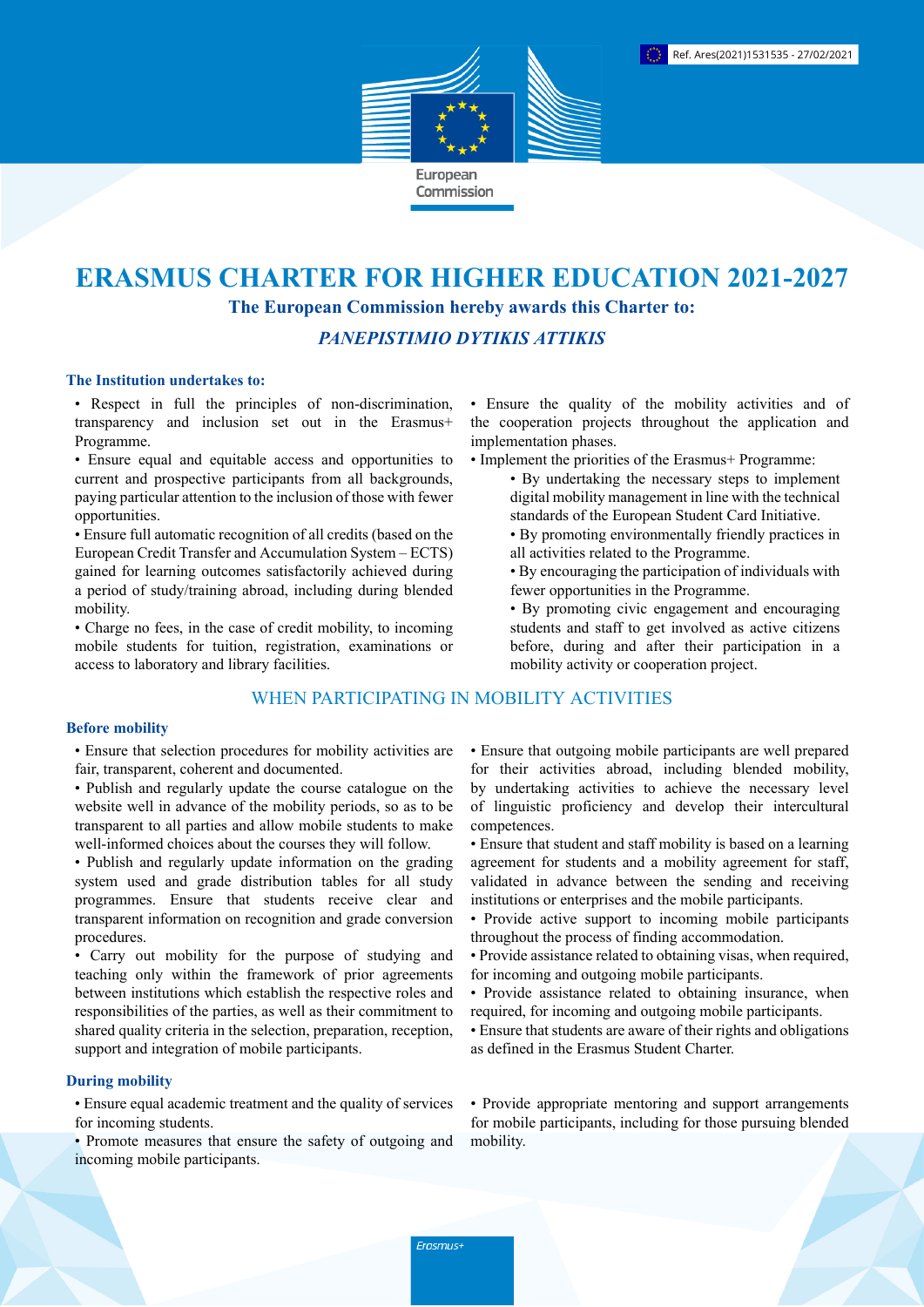• Integrate incoming mobile participants into the wider student community and in the Institution's everyday life. Encourage them to act as ambassadors of the Erasmus+ Programme and share their mobility experience.

#### **After mobility**

• Provide incoming mobile students and their sending institutions with transcripts of records containing a full, accurate and timely record of their achievements at the end of the mobility period.

• Ensure that all ECTS credits gained for learning outcomes satisfactorily achieved during a period of study/training abroad, including during blended mobility, are fully and automatically recognised as agreed in the learning agreement and confirmed by the transcript of records/traineeship certificate; transfer those credits without delay into the student's records, count them towards the student's degree without any additional work or assessment of the student and make them traceable in the student's transcript of records and the Diploma Supplement.

• Provide appropriate language support to incoming mobile participants.

• Ensure the inclusion of satisfactorily completed study and/ or traineeship mobility activities in the final record of student achievements (the Diploma Supplement).

• Encourage and support mobile participants upon return to act as ambassadors of the Erasmus+ Programme, promote the benefits of mobility and actively engage in building alumni communities.

• Ensure that staff is given recognition for their teaching and training activities undertaken during the mobility period, based on a mobility agreement and in line with the institutional strategy.

## WHEN PARTICIPATING IN EUROPEAN AND INTERNATIONAL COOPERATION PROJECTS

• Ensure that cooperation activities contribute towards the fulfilment of the institutional strategy.

• Promote the opportunities offered by the cooperation projects and provide relevant support to staff and students interested in participating in these activities throughout the application and implementation phase.

#### FOR THE PURPOSES OF IMPLEMENTATION AND MONITORING

• Ensure that the long-term institutional strategy and its relevance to the objectives and priorities of the Erasmus+ Programme are described in the Erasmus Policy Statement.

• Ensure that the principles of the Charter are well communicated and are applied by staff at all levels of the Institution.

• Ensure that cooperation activities lead to sustainable outcomes and that their impact benefits all partners.

• Encourage peer-learning activities and exploit the results of the projects in a way that will maximise their impact on individuals, other participating institutions and the wider academic community.

- Make use of the **ECHE Guidelines** and of the [ECHE Self-assessment](https://ec.europa.eu/programmes/erasmus-plus/eche/start_en) to ensure the full implementation of the principles of this Charter.
- Regularly promote activities supported by the Erasmus+ Programme, along with their results.
- Display this Charter and the related Erasmus Policy Statement prominently on the Institution's website and on all other relevant channels.

The Institution acknowledges that the implementation of the Charter will be monitored by the Erasmus+ National Agency and that the violation of any of the above principles and commitments may lead to its withdrawal by the European Commission.

Stamp Name and Signature of the Legal Representative

Digitally signed by Panagiotis Kaldis Date: 2021.03.03 13:18:58 +02'00'